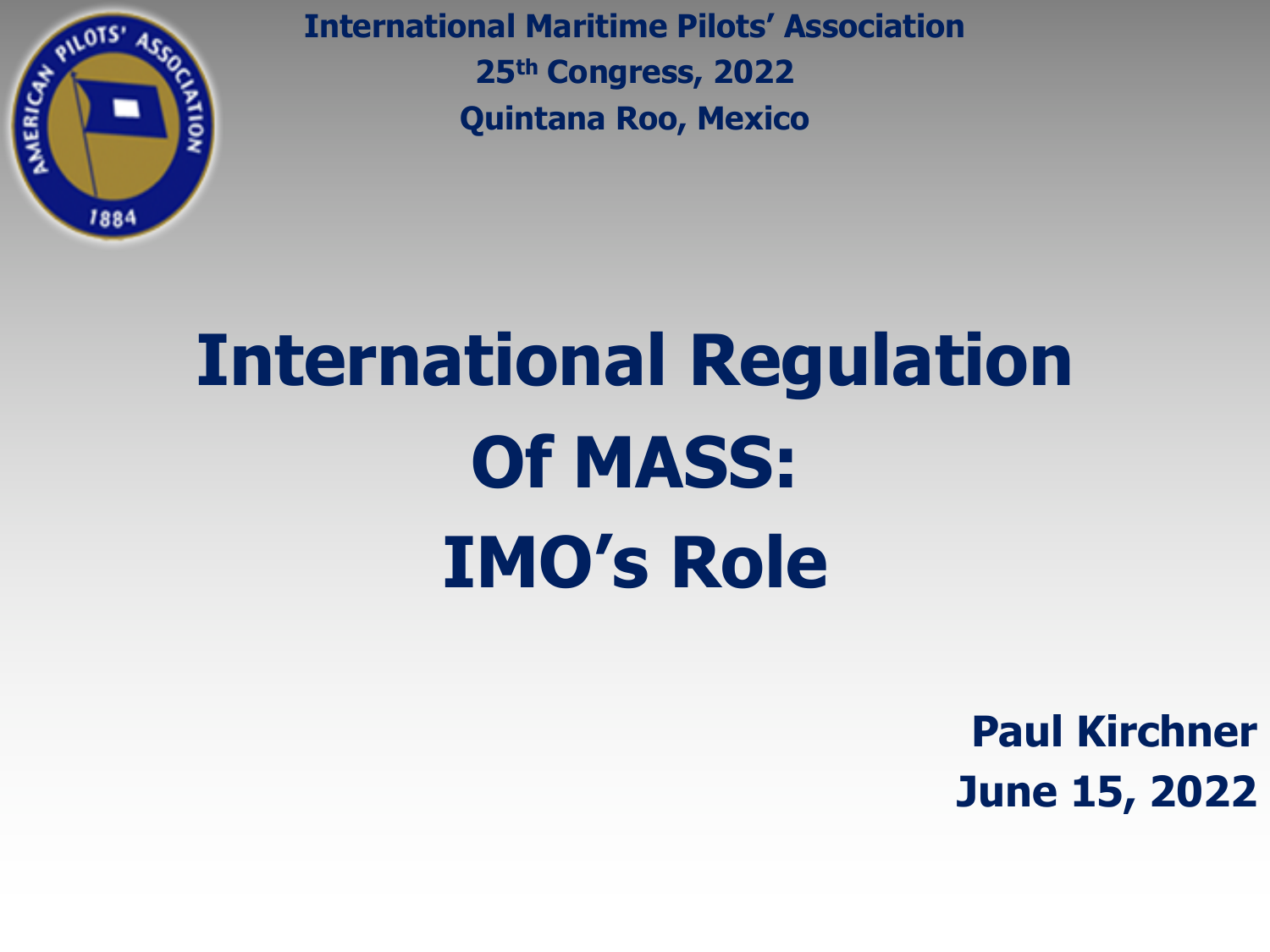## **IMO MASS Activities: History**

- **2017. Paper submitted to MSC 98 by 9 delegations requesting "Regulatory Scoping Exercise" (RSE) to establish the extent to which the IMO's current regulatory framework may need to be adjusted or supplemented to address the operation of Maritime Autonomous Surface Ships (MASS). MSC agrees to the RSE.**
	- **Legal Committee (LEG) and Facilitation Committee (FAL) also initiate RSE for documents and matters under their respective remits.**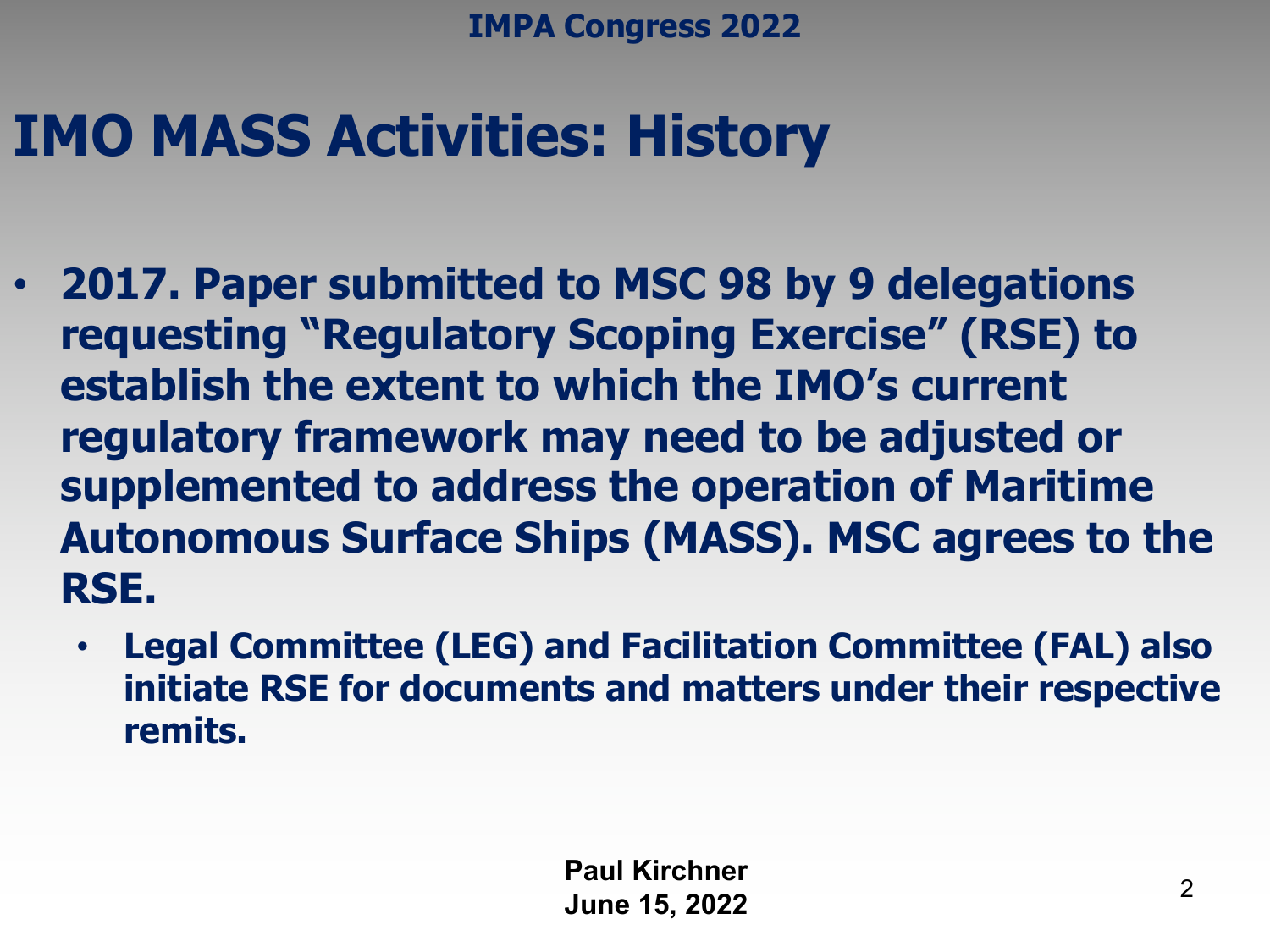# **HISTORY, cont.**

- **2019. MSC adopts interim guidelines on MASS trials in international waters.**
	- **Very general and aspirational**
	- **Flag state may authorize a trial if it is satisfied that the trial "address[es] the risk to safety, security and protection of the environment."**
	- **Considerable discussion of the right of port States and Coastal states to prevent trials in their waters.** 
		- **Compromise language: "Where necessary, authorization should also be obtained from the coastal State and/or port State Authority where the trial will be conducted."**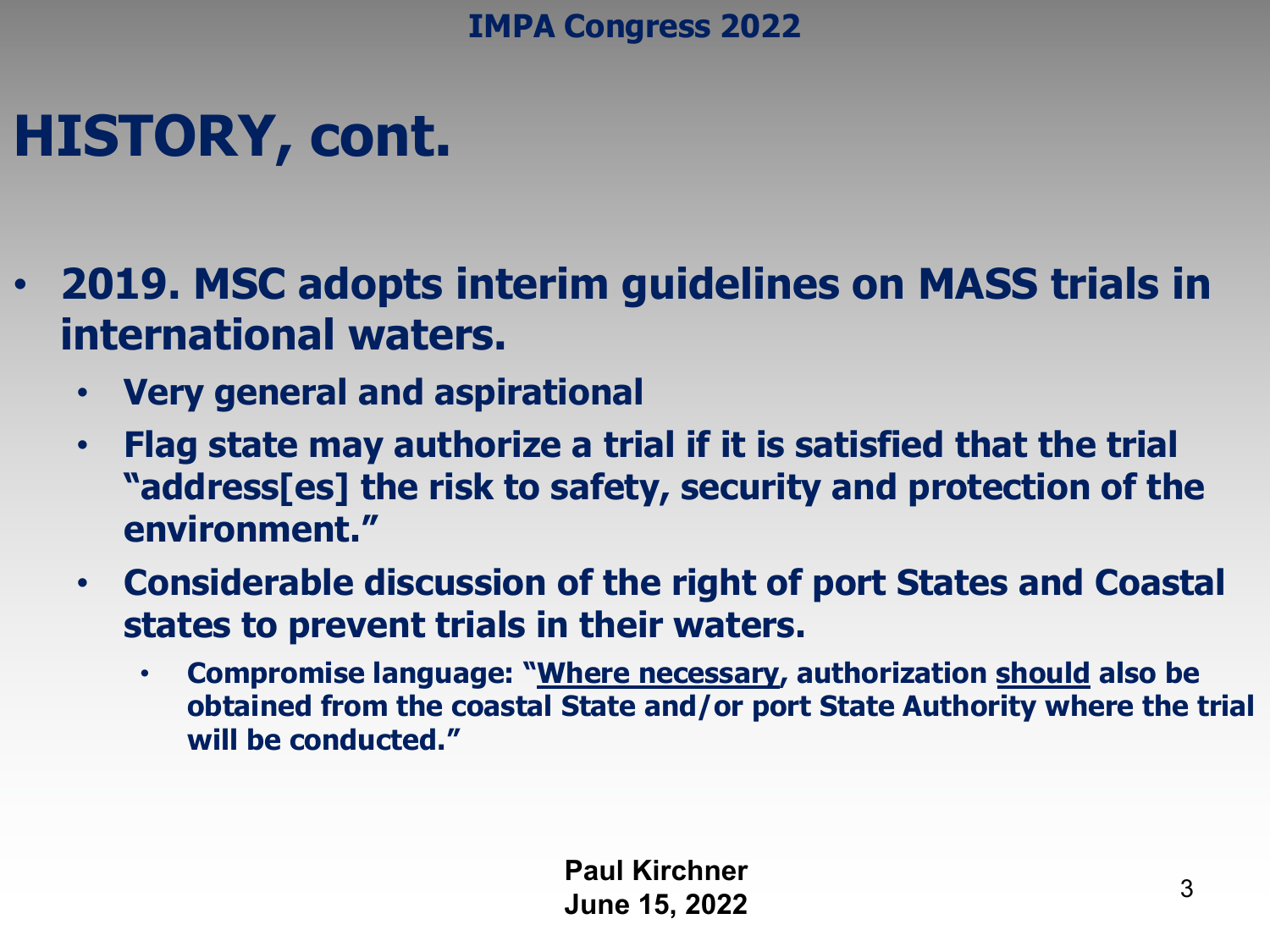### **HISTORY, cont.**

- **May, 2021. MSC 103 approves the "Outcome" of the RSE. Invites delegations to submit proposals for the way forward to address MASS.**
	- **Outcome: MSC.1/Circ. 1638 – 103 pages**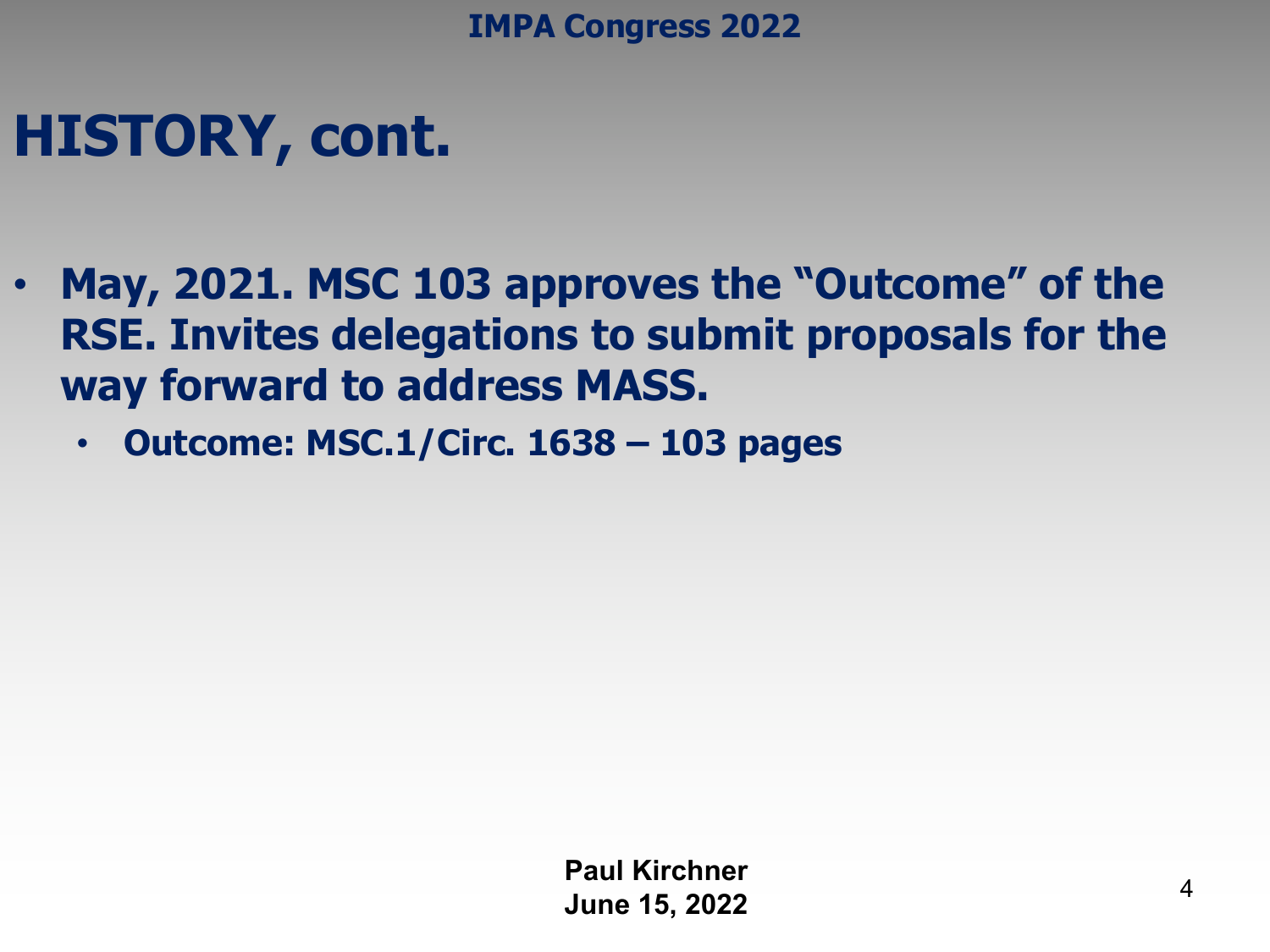## **HISTORY, cont.**

- **October, 2021. Proposals submitted to MSC 104 by several delegations requesting a work item to develop a code for MASS and necessary consequential amendments to various IMO instruments.**
	- **MSC approves the item with a target completion date of 2025.**
	- **Secretariat and chair directed to prepare a draft "roadmap" of activities and deliverables.**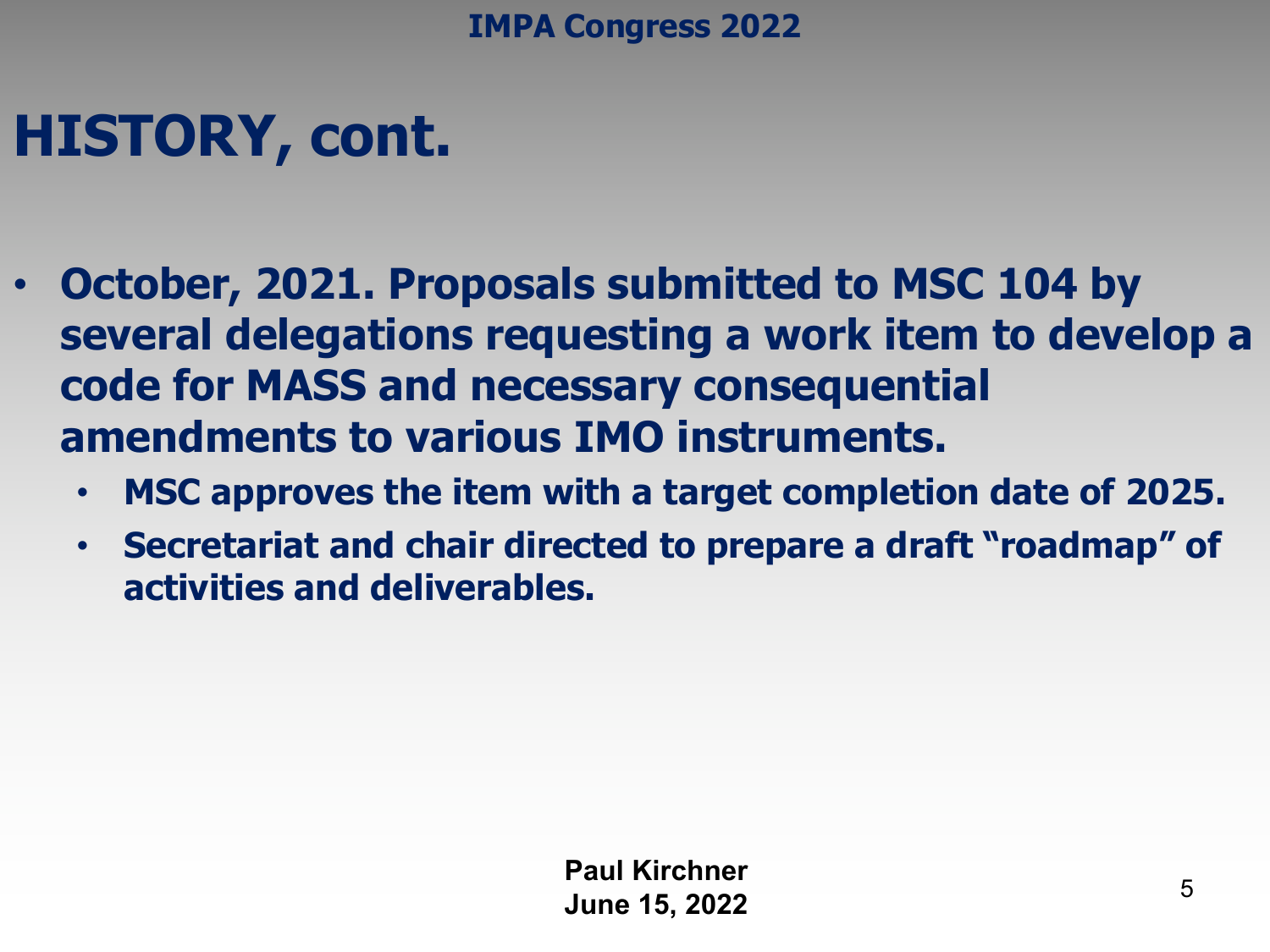### **HISTORY, cont.**

- **May, 2022. 105th Session of MSC:**
	- **Adopts the roadmap for work item.**
	- **Agrees that first task will be to develop a non-mandatory MASS Code.**
		- **Goal-based performance standards, for MASS cargo ships, target completion 2024**
		- **Will set the stage for subsequent mandatory Code, also goal-based, to enter into effect on 1 January 2028**
	- **Agrees to establish a joint working group with LEG and FAL Committees to coordinate their respective work.**
	- **Establishes an MSC MASS Correspondence Group (CG).**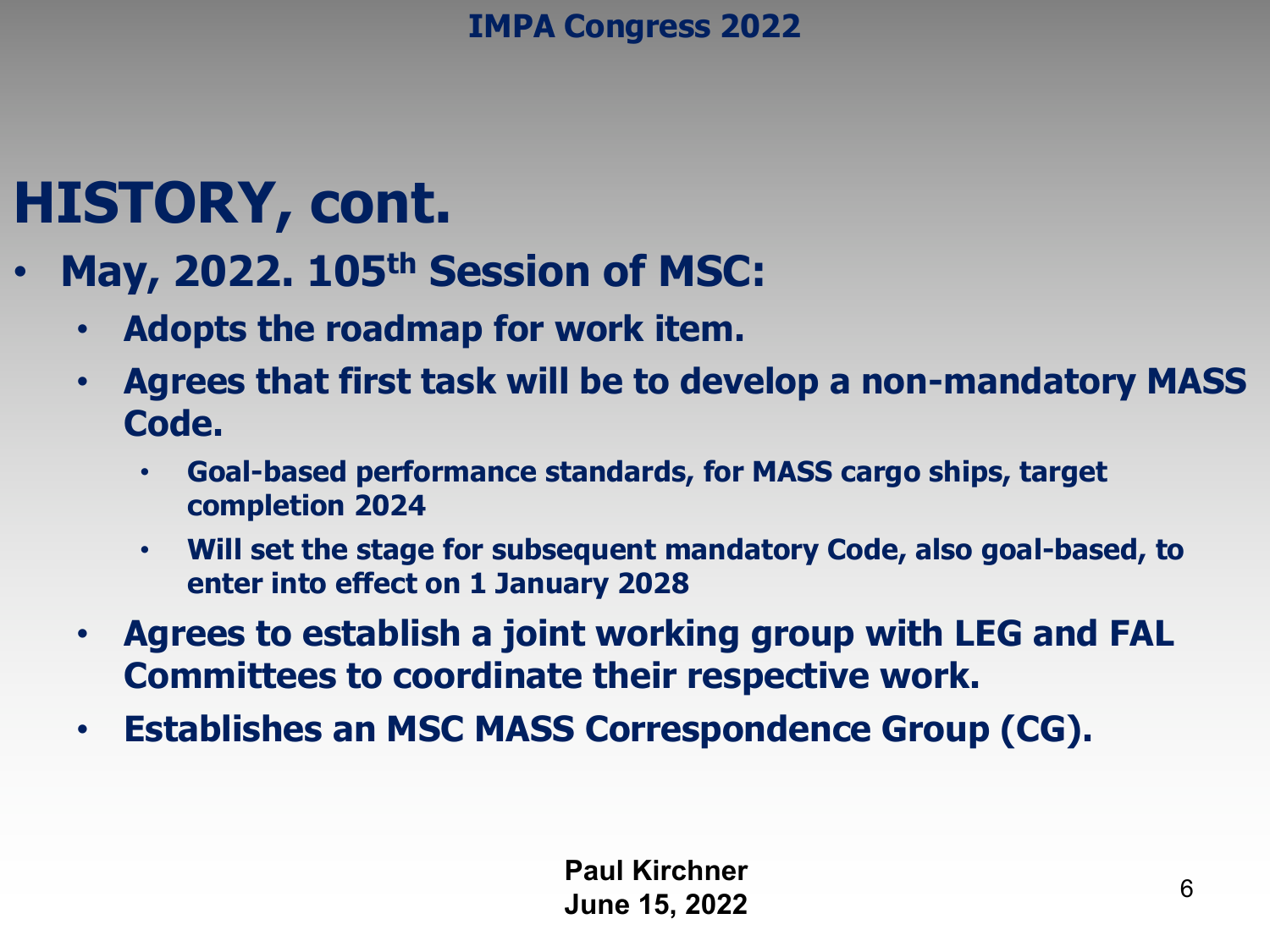### **THE PRESENT: MSC MASS CG**

- **Main task is to "commence development of nonmandatory goal-based MASS Code."**
- **Coordinator is rep from Marshall Islands**
- **Ambitious timeline and large workload**
- **Oral report to MSC 106, November 2022; written report to MSC 107, May 2023**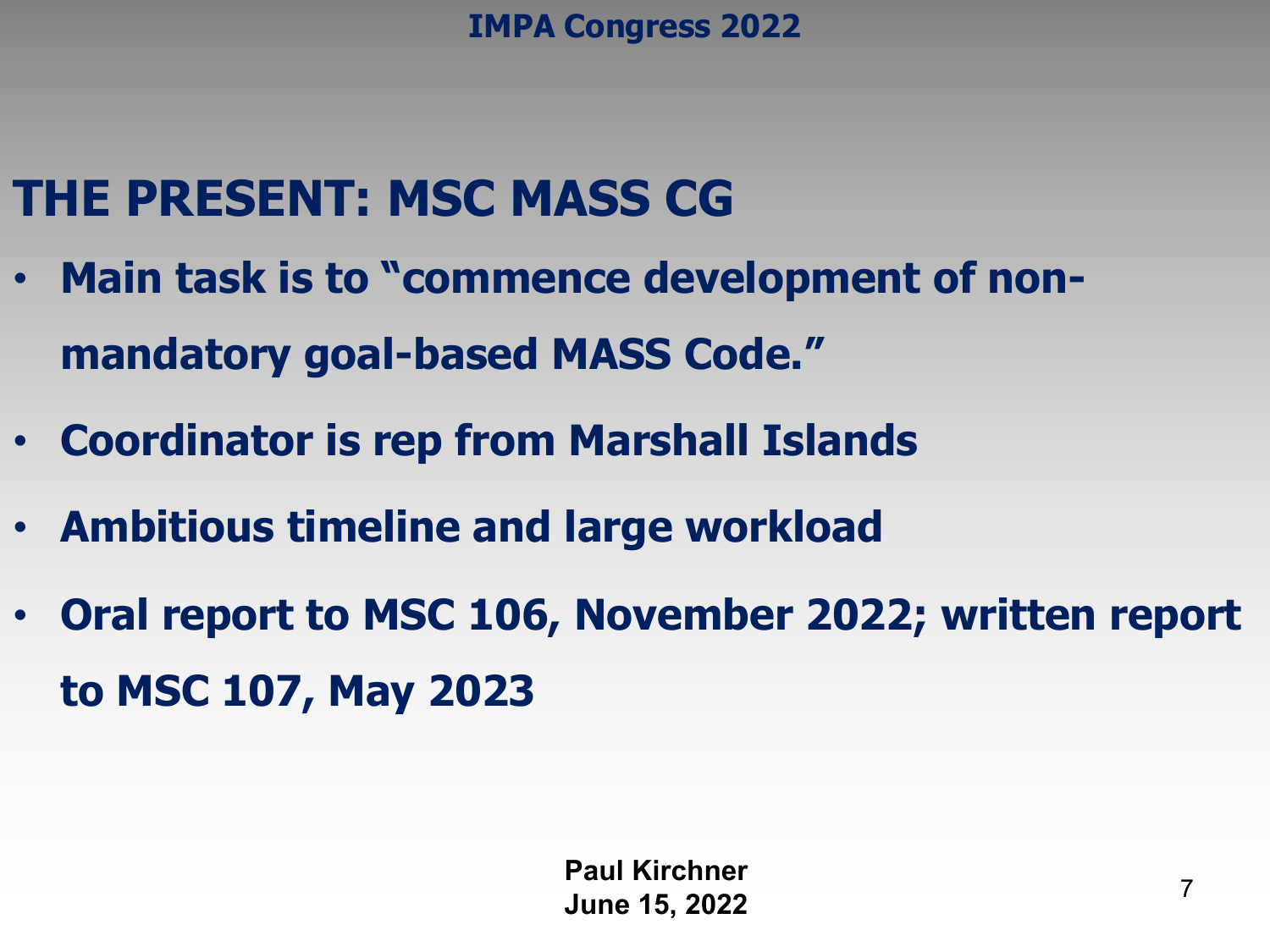### **MSC MASS CG, cont.**

- **Subjects to address:**
	- **Status of MASS Code relative to existing IMO instruments: "stand-alone," "separate," or "complimentary"?**
	- **Focus on autonomous functions or systems rather than considering autonomy of ship as a whole?**
	- **Amend definition of MASS and degrees of autonomy?**
	- **Meaning of terms master, crew, and responsible person?**
	- **Remote operation station/centre**
	- **Remote operator as seafarer? Subject to STCW?**